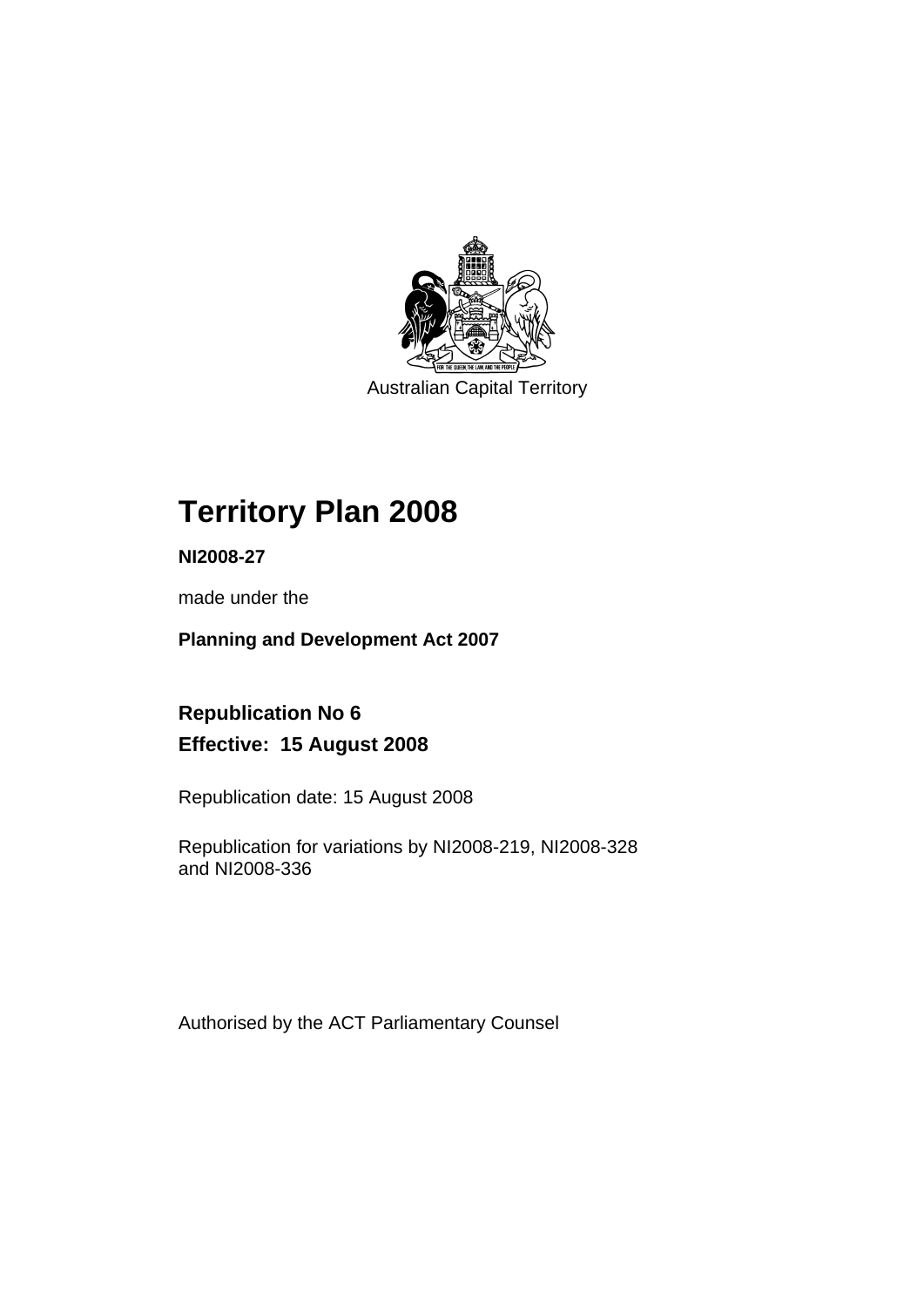1 About the endnotes

### **Endnotes**

#### **1 About the endnotes**

Amending and modifying laws are annotated in the legislation history and the amendment history. Current modifications are not included in the republished law but are set out in the endnotes.

Not all editorial amendments made under the *Legislation Act 2001*, part 11.3 are annotated in the amendment history. Full details of any amendments can be obtained from the Parliamentary Counsel's Office.

This republication includes amendments made under part 11.3.

Uncommenced amending laws and expiries are listed in the legislation history and the amendment history. These details are underlined. Uncommenced provisions and amendments are not included in the republished law but are set out in the last endnote.

If all the provisions of the law have been renumbered, a table of renumbered provisions gives details of previous and current numbering.

The endnotes also include a table of earlier republications.

#### **2 Abbreviation key**

| $am = amended$                               | $ord = ordinance$                   |
|----------------------------------------------|-------------------------------------|
| $amdt = amendment$                           | $orig = original$                   |
| $ch = chapter$                               | par = paragraph/subparagrapl        |
| $def = definition$                           | $pres = present$                    |
| $dict = dictionary$                          | $prev = previous$                   |
| $disallowed = disallowed by the Legislative$ | $(\text{prev}) = \text{previously}$ |
| Assembly                                     | $pt = part$                         |
| $div = division$                             | $r = rule/subrule$                  |
| $exp = expires/expired$                      | $renum = renumbered$                |
| $Gaz = gazette$                              | $reloc = relocated$                 |
| $hda =$ heading                              | $R[X]$ = Republication No           |
| $IA = Interpretation Act 1967$               | $RI =$ reissue                      |
| ins = inserted/added                         | $s = section/subsection$            |
| $LA =$ Legislation Act 2001                  | $sch = schedule$                    |
| $LR =$ legislation register                  | $sdiv = subdivision$                |
| $LRA =$ Legislation (Republication) Act 1996 | $sub =$ substituted                 |
| $mod = modified/modification$                | $SL = Subordinate$ Law              |
| $o = order$                                  | underlining $=$ whole or part no    |
| $om = omitted/repealed$                      | or to be expired                    |

agraph/subparagraph previously renumbered epublication No on/subsection bdivision ordinate Law og = whole or part not commenced

page 2 Territory Plan 2008 Effective: 15/08/08

R6 15/08/08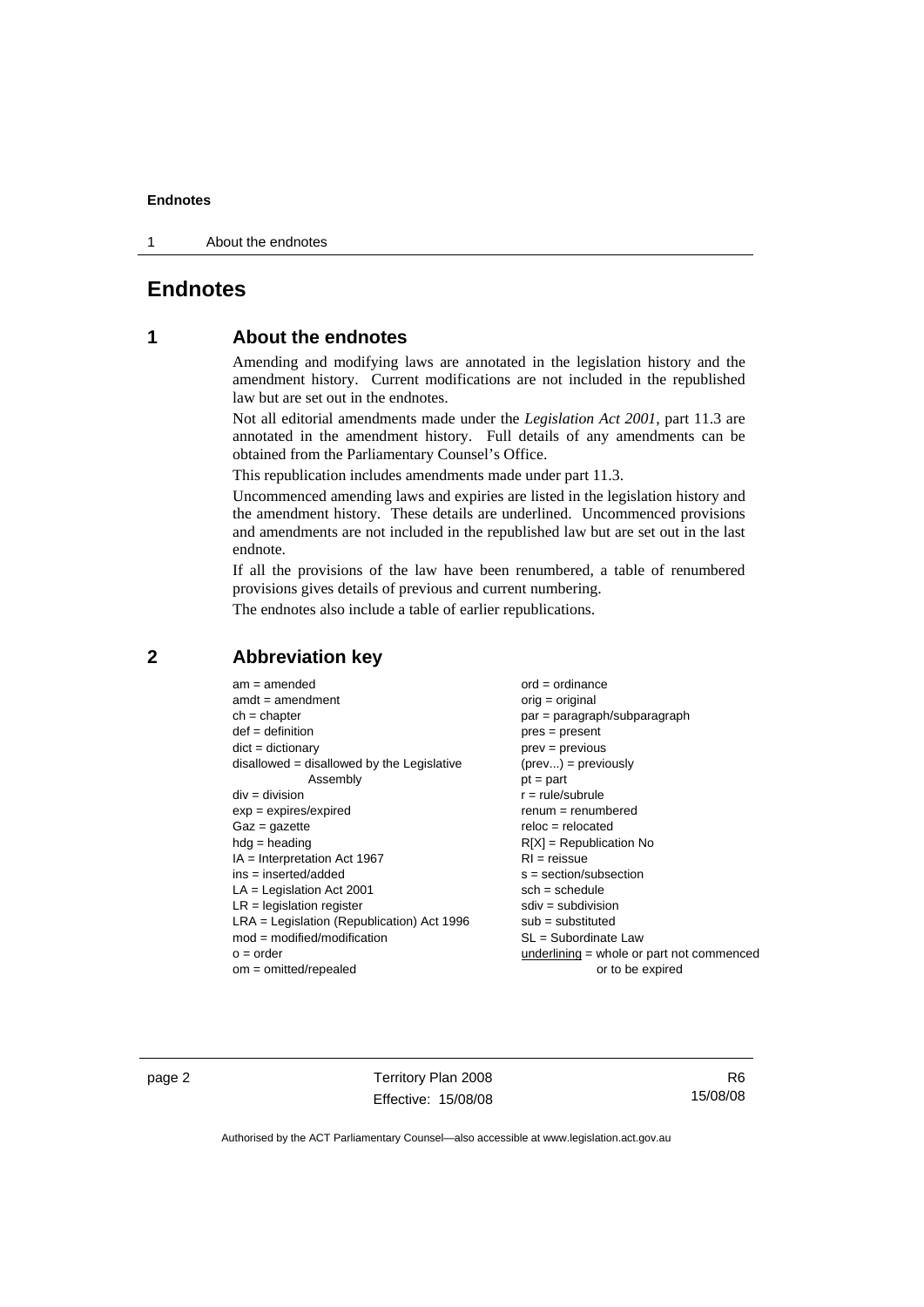#### **3 Legislation history**

#### **Territory Plan 2008 NI2008-27**

notified LR 13 February 2008 commenced 31 March 2008 (see Planning and Development Act 2007 s 432 (3) (a))

as amended by

#### **Variation to the Territory Plan No 285**

(as notified in Planning and Development (Plan Variation No 285) Notice 2008 NI2008-123) commenced 18 April 2008 (CN2008-4)

#### **Planning and Development (Technical Plan Variation—Forde) Notice 2008 NI2008-201**

notified LR 5 June 2008 commenced 6 June 2008 (LA s 73 (2) (a))

#### **Planning and Development (Technical Plan Variation—Residential and Commercial Zones Codes) Notice 2008 NI2008-289**

notified LR 10 July 2008 commenced 11 July 2008 (LA s 73 (2) (a))

#### **Planning and Development (Technical Plan Variation—Error Variation) Notice 2008 NI2008-290**

notified LR 10 July 2008 commenced 11 July 2008 (LA s 73 (2) (a))

#### **Planning and Development (Technical Plan Variation—Boundary Changes) Notice 2008 NI2008-298**

notified LR 31 July 2008 commenced 1 August 2008 (LA s 73 (2) (a))

#### **Variation to the Territory Plan No 293**

(as notified in Planning and Development (Plan Variation No 293) Notice 2008 NI2008-219) commenced 15 August 2008 (CN2008-11)

#### **Planning and Development (Technical Plan Variation—Dunlop) Notice 2008 NI2008-328**

notified LR 14 August 2008 commenced 15 August 2008 (LA s 73 (2) (a))

R6 15/08/08 Territory Plan 2008 Effective: 15/08/08 page 3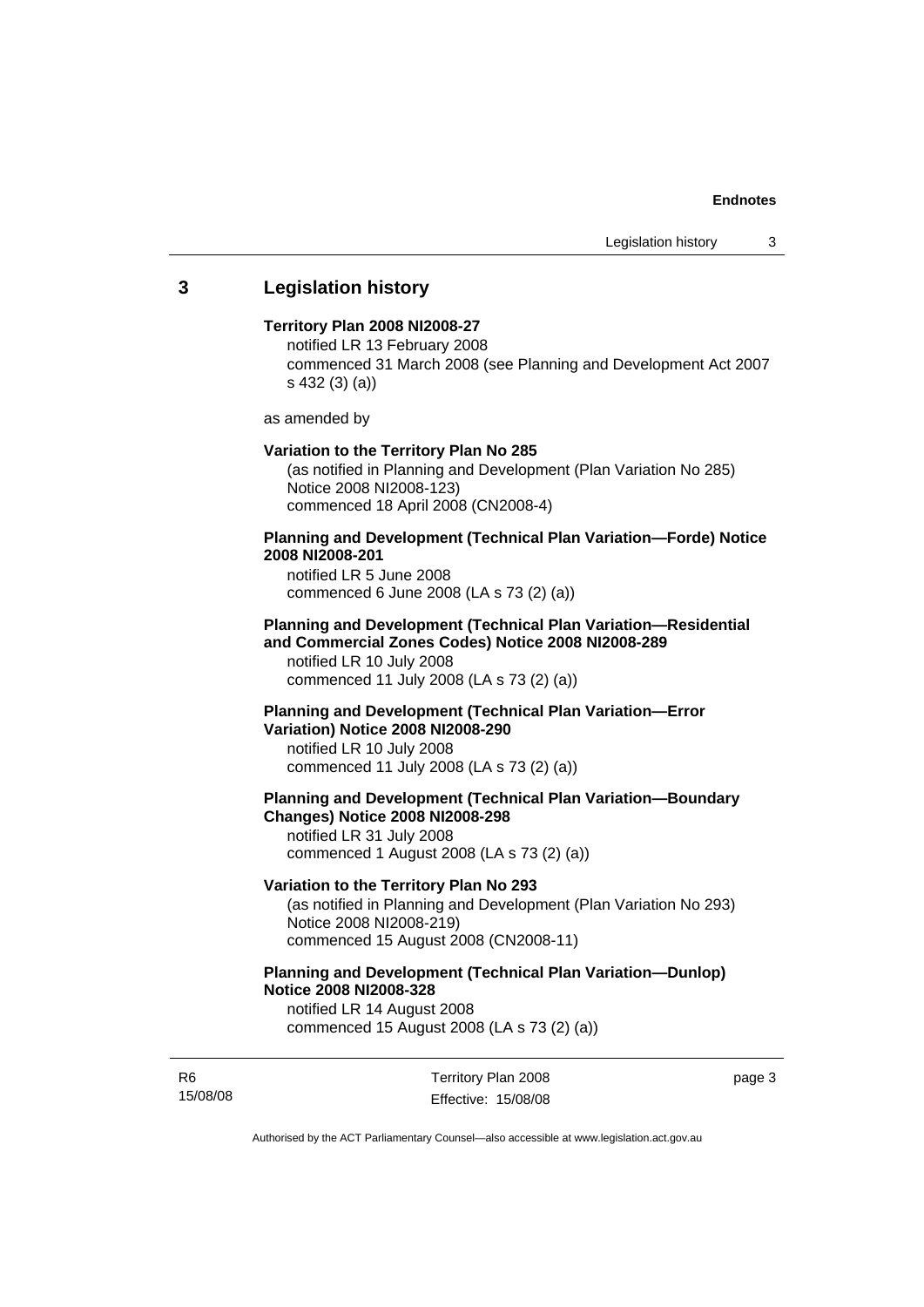4 Amendment history

#### **Planning and Development (Technical Plan Variation—Watson) Notice 2008 NI2008-336**

notified LR 14 August 2008 commenced 15 August 2008 (LA s 73 (2) (a))

#### **4 Amendment history**

#### **Maps**

Australian Capital<br>Territory sub NI2008-201, NI2008-290, NI2008-298, NI2008-328, NI2008-336 Canberra Central sub NI2008-336 Belconnen sub NI2008-298, NI2008-328 Gungahlin sub NI2008-201, NI2008-336 Woden Valley and<br>Weston Creek sub NI2008-290

#### **Residential Zones – Single Dwelling Housing Development Code Part A(1) - RZ1 - Suburban Zone**

| Element 1                            |                                       |  |  |  |  |  |
|--------------------------------------|---------------------------------------|--|--|--|--|--|
|                                      | Rule 1.1 hdg sub NI2008-289           |  |  |  |  |  |
| R1, C1                               | sub NI2008-289                        |  |  |  |  |  |
| Part A(2) - RZ2 - Suburban Core Zone |                                       |  |  |  |  |  |
| Element 2                            |                                       |  |  |  |  |  |
| Rule 2.3 hdg<br>R6A. C6A             | sub NI2008-289                        |  |  |  |  |  |
| R6A, C6A                             | ins NI2008-289                        |  |  |  |  |  |
|                                      | Part B - General Development Controls |  |  |  |  |  |
| Element 1                            |                                       |  |  |  |  |  |
| Rule 1.1 hdg                         | sub NI2008-289                        |  |  |  |  |  |
| R14, C14                             | sub NI2008-289                        |  |  |  |  |  |
| Element 2                            |                                       |  |  |  |  |  |
|                                      | Rule 2.3 hdg sub NI2008-289           |  |  |  |  |  |
| R17, C17                             | sub NI2008-289                        |  |  |  |  |  |
| Rules 2.4 hdg                        | sub NI2008-289                        |  |  |  |  |  |
| R18, C18                             | sub NI2008-289                        |  |  |  |  |  |
| Element 6                            |                                       |  |  |  |  |  |
| R21                                  | am NI2008-290                         |  |  |  |  |  |
| Element 7                            |                                       |  |  |  |  |  |
| Rule 7.1 hdg                         | sub NI2008-289                        |  |  |  |  |  |
| R26, C26                             | sub NI2008-289                        |  |  |  |  |  |
| Rule 7.2 hdg                         | om NI2008-289                         |  |  |  |  |  |
| R27, C27                             | om NI2008-289                         |  |  |  |  |  |
| Rule 7.3 hdg                         | sub NI2008-289                        |  |  |  |  |  |
| R28, C28                             | sub NI2008-289                        |  |  |  |  |  |

page 4 Territory Plan 2008 Effective: 15/08/08

R6 15/08/08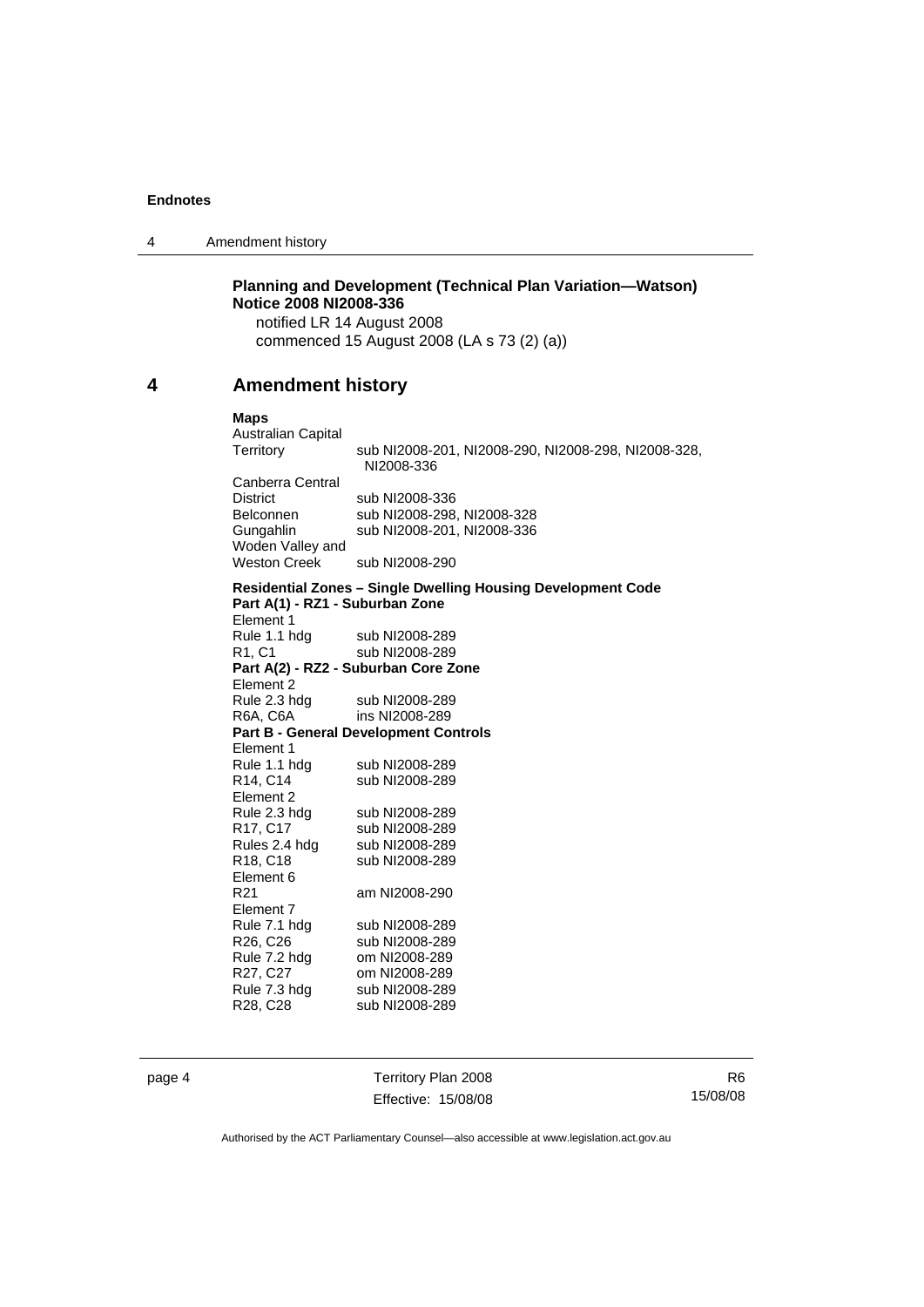Amendment history 4

**Part C(1) - Single Dwelling Housing**  Element 2 Table 1 sub NI2008-290<br>Table 2 sub NI2008-290 sub NI2008-290 Figure C1, C2, C3 am NI2008-290 Element 4 R 44, C44 sub NI2008-289 Element 5 R49, C49 sub NI2008-289 Element 6 Rule 6.1 hdg sub NI2008-289 R51, C51 sub NI2008-289 R52, C52 sub NI2008-289<br>R53, C53 sub NI2008-289 sub NI2008-289 **Part C(2) – Single Dwelling Housing - Additional Controls for Deakin and Forrest**  Element 2 Rule 2.3 hdg am NI2008-290 Rule 2.4 hdg am NI2008-290 **Residential Zones – Multi Unit Housing Development Code Part A(1) - RZ1 - Suburban Zone**  Introduction am NI2008-290 Element 1 Rule 1.1 hdg sub NI2008-289 R1, C1 sub NI2008-289 Rule 1.2 hdg sub NI2008-289 R2, C2 sub NI2008-289 **Part A(2) - RZ2 - Suburban Core Zone**  Element 1 Rule 1.1 hdg sub NI2008-289<br>R10, C10 sub NI2008-289 sub NI2008-289 Rule 1.3 hdg sub NI2008-289 R12, C12 sub NI2008-289 **Part A(4) - RZ4 - Medium Density Residential Zone**  Element 2 Rule 2.1 hdg sub NI2008-289<br>R21, C21 sub NI2008-289 sub NI2008-289 **Part A(5) - RZ5 – High Density Residential Zone**  Element 2 Rule 2.1 hdg sub NI2008-289 R26, C26 sub NI2008-289 R26A, C26A ins NI2008-289<br>R27, C27 sub NI2008-289 sub NI2008-289 **Part B - General Development Controls**  Element 1 Rule 1.1 hdg sub NI2008-289 R28, C28 sub NI2008-289

R6 15/08/08 Territory Plan 2008 Effective: 15/08/08 page 5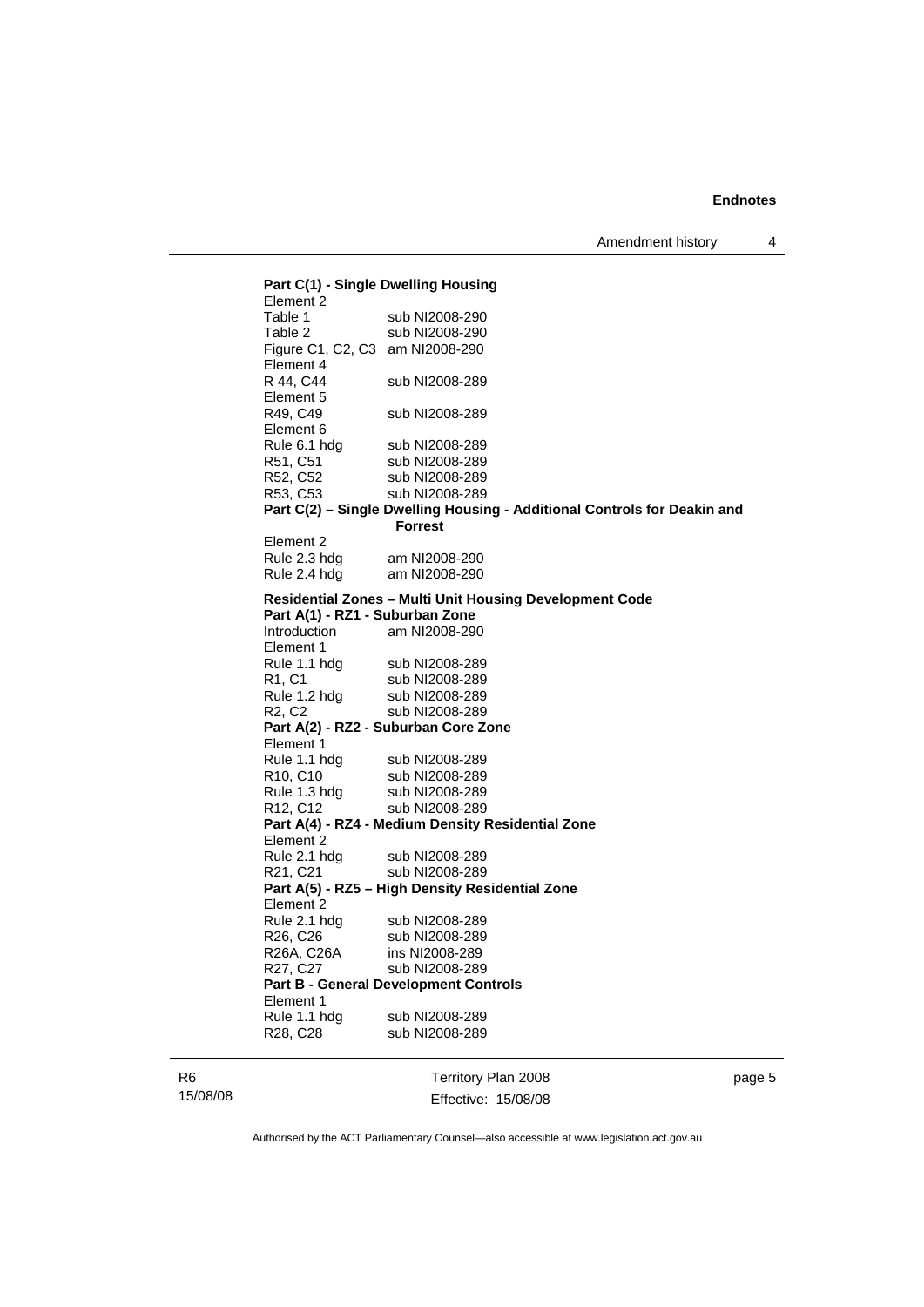4 Amendment history

Element 2<br>Rule 2.3 hdg sub NI2008-289 R31, C31 sub NI2008-289 Rule 2.4 hdg sub NI2008-289<br>R32, C32 sub NI2008-289 sub NI2008-289 Element 6 R39 am NI2008-290<br>R47 am NI2008-290 am NI2008-290 Element 7 Rule 7.1 hdg sub NI2008-289 R50, C50 sub NI2008-289 Rule 7.3 hdg sub NI2008-289 R52, C52 sub NI2008-289 **Part C(1) - Multi Unit Housing**  Element 2 Table 1 sub NI2008-290<br>Table 2 sub NI2008-290 Table 2 sub NI2008-290<br>Figure 4 am NI2008-290 am NI2008-290 Element 4<br>R80, C80 R80, C80 om NI2008-289<br>R81, C81 sub NI2008-289 sub NI2008-289 R88, C88 sub NI2008-289 R89, C89 sub NI2008-289 R90, C90 sub NI2008-289 **[City Centre Precinct Code](http://www.legislation.act.gov.au/ni/2008-27/current/?identifier=Commercial+ZonesCity+Centre+Precinct+Code) Part A (1) - City Centre – CZ1 Core Zone**  Element 2 R34 am NI2008-290 **Part A (3) - City Centre – CZ3 Services Zone – Braddon**  Element 1<br>Rule 1.1 hdg sub NI2008-290 R41, C41 sub NI2008-290 R42, C42 sub NI2008-290<br>R43, C43 sub NI2008-290 sub NI2008-290 R44, C44 sub NI2008-290 Figure A12 sub NI2008-290 **CZ6 Leisure and Accommodation Zone Development Table** Minimum Assessment Track Merit am Variation No 293 Fig 5 Narrabundah sub Variation No 293 **CZ5 Mixed Use Zone Development Code Part A – General Development Controls**  Element 1 R3A, C3A ins Variation No 293

page 6 Territory Plan 2008 Effective: 15/08/08

R6 15/08/08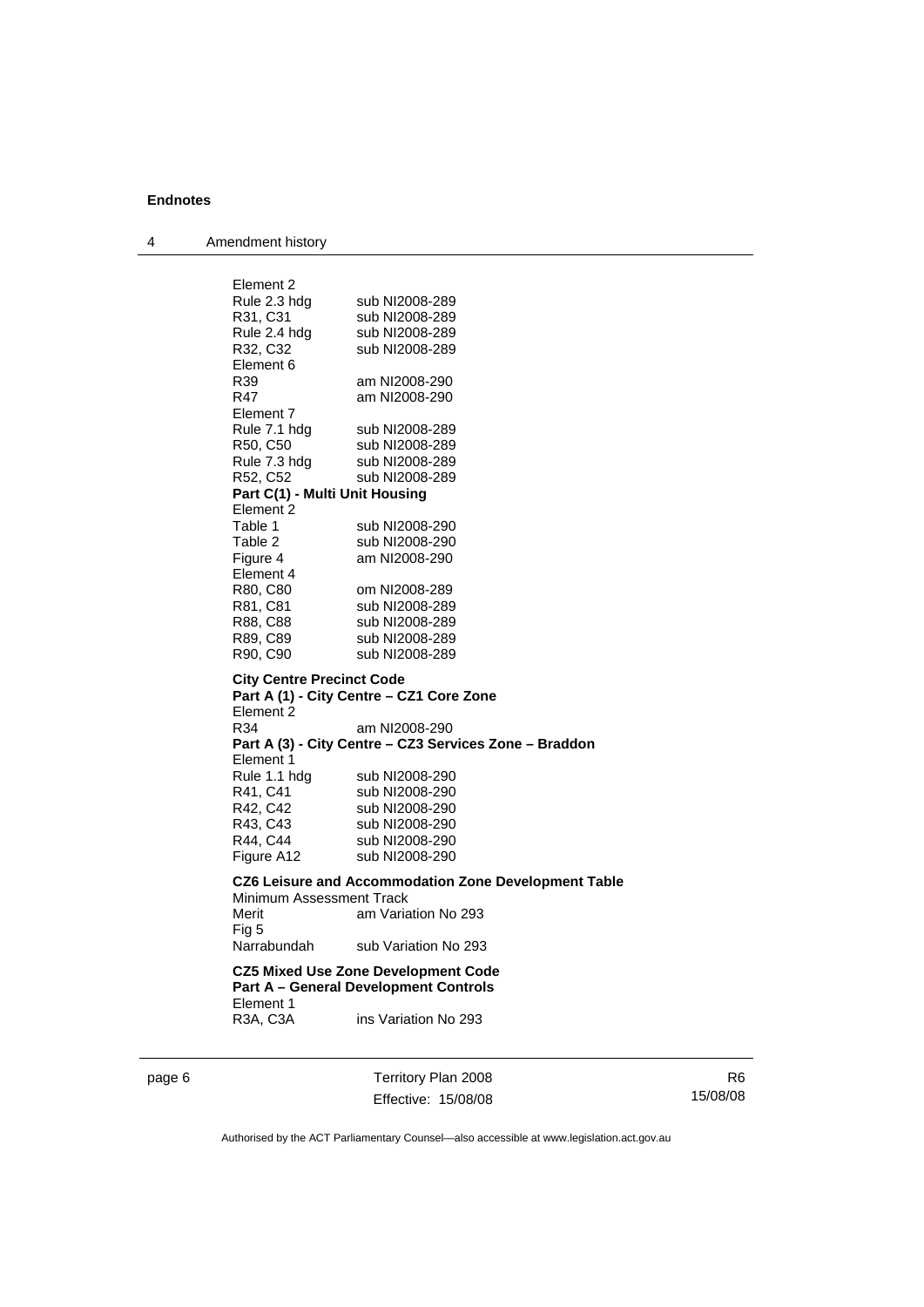**CZ6 Leisure and Accommodation Zone Development Code Part B – Site Specific Development Controls**  Element 1<br>Rule 1.4 hdg Rule 1.4 hdg ins Variation No 293<br>R55A ins Variation No 293 ins Variation No 293

**Industrial Zones Development Code Part A(2) – IZ2 - Industrial Mixed Use Zone**  Element 1 R2 am NI2008-290

**NUZ1 – Broadacre Zone Development Table**  fig 7 Symonston

Area 'b' sub Variation No 285

**NUZ2 – Rural Zone Development Table**  Minimum Assessment Track Merit am NI2008-290

**Non-Urban Zones Development Code**  Part C(8) – Harman Industrial Area, Jerrabomberra ins NI2008-290; renum as Part C(8) R4 LA

**Rural Villages Precinct Code Part A - Village of Hall**  Figure 1 sub NI2008-290 **Part B - Stromlo Settlement**  Element 5<br>C33 am NI2028-290

**Parking and Vehicular Access General Code**  3.2.5 sch 2 am NI2008-290

**Residential Boundary Fences General Code Part A – General Controls**  Element 2 R1 am NI2008-290

**Overlays and Clearance Zone Policies**  Special Requirements of the National Capital Plan 12.1 am NI2008-290

## **Definitions**

| Part A | def <i>Minor Use</i> sub NI2008-290 |
|--------|-------------------------------------|
|        | def Temporary Use sub NI2008-290    |
| Part B | def Front Zone sub NI2008-290       |

Territory Plan 2008 Effective: 15/08/08 page 7